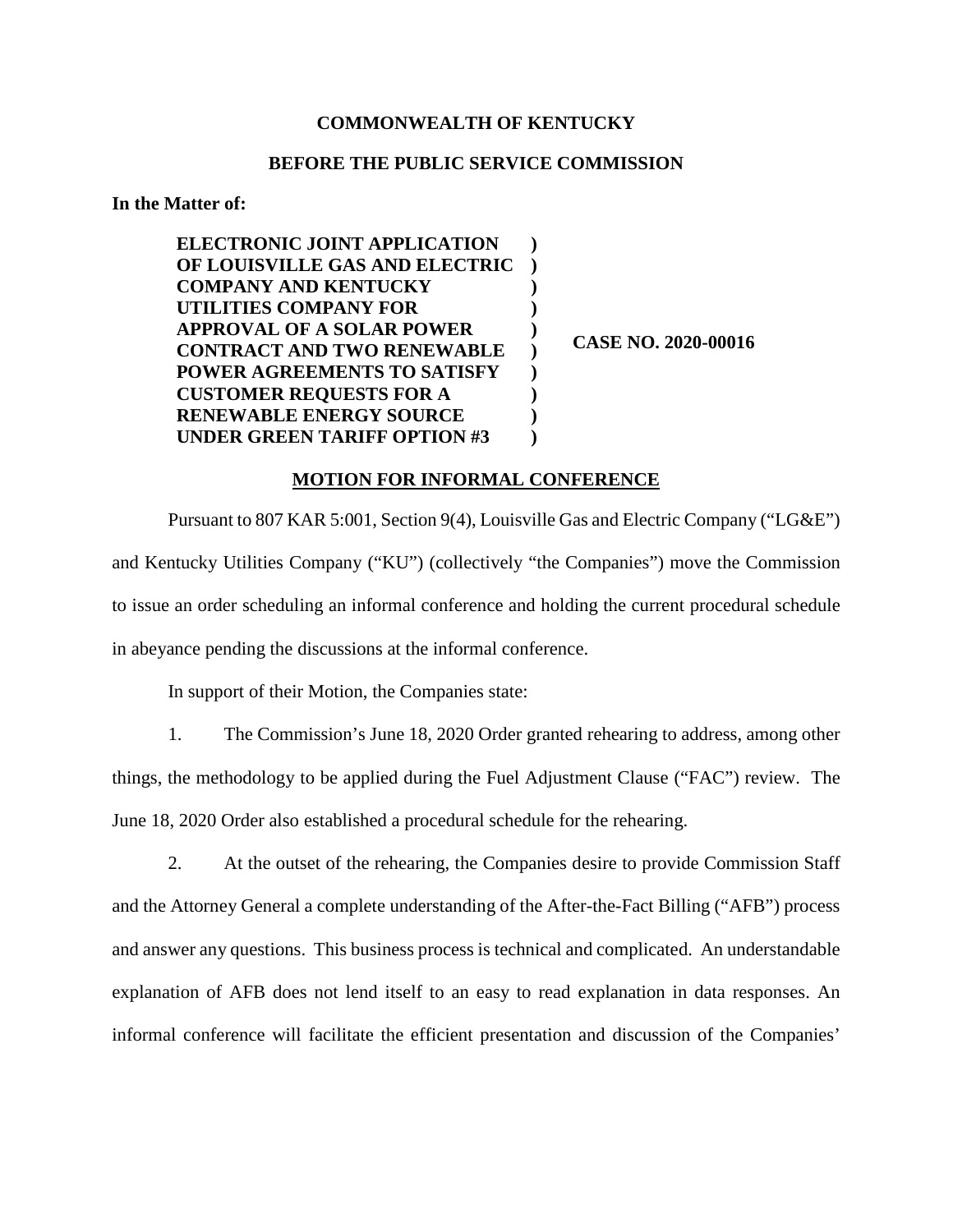AFB process and its relation to the Commission's biennial FAC review and allow for questions and answers.

3. As a result of the informal conference Commission Staff and the Attorney General will likely be more efficient and productive in the use of their resources during the course of the rehearing. The informal conference also should allow for the winnowing of the issues and a more focused review on rehearing.

4. If the Commission grants this Motion for Informal Conference, the Companies also request the Commission suspend the procedural schedule for a reasonable time following the informal conference for further consideration.

5. The Companies request an order scheduling the informal conference and holding the procedural schedule in abeyance be issued before July 9, 2020, which is the date when the initial requests for information are due to the Companies.

6. The Companies are willing to appear in person at the informal conference at the Commission's offices, using Hearing Room No. 1 in accordance with applicable COVID-19 restrictions, or remotely by video conference and to facilitate the video conference, or both in person as described with the option to attend the conference remotely.

7. The Companies are available on July 16, 17, 20, 21 or 22 to attend the proposed informal conference.

**WHEREFORE**, the Companies move that the Commission issue and order on or before July 9, 2020, scheduling an informal conference and suspending the procedural schedule pending the discussions at the informal conference.

2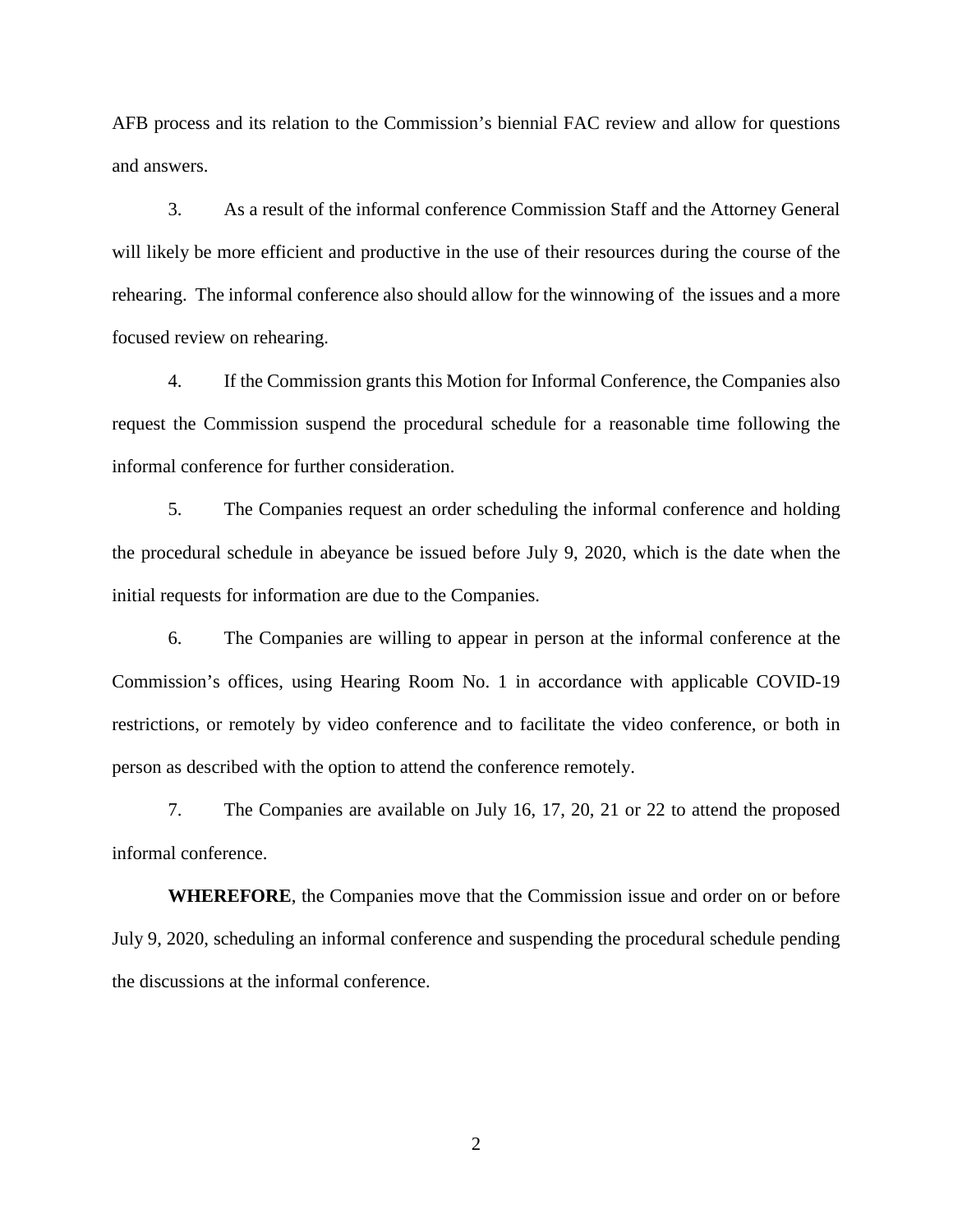Dated: July 2, 2020 Respectfully submitted,

 $\lim_{k\to\infty}L_k\leq L$ Kendrick R. Riggs

Stoll Keenon Ogden PLLC 500 West Jefferson Street, Suite 2000 Louisville, Kentucky 40202 Telephone: (502) 333-6000 Fax: (502) 333-6099 kendrick.riggs@skofirm.com

Allyson K. Sturgeon Managing Senior Counsel Regulatory and Transactions Sara V. Judd Senior Corporate Attorney LG&E and KU Services Company 220 West Main Street Louisville, Kentucky 40202 Telephone: (502) 627-2088 Fax: (502) 627-3367 allyson.sturgeon@lge-ku.com sara.judd@lge-ku.com

*Counsel for Louisville Gas and Electric Company and Kentucky Utilities Company*